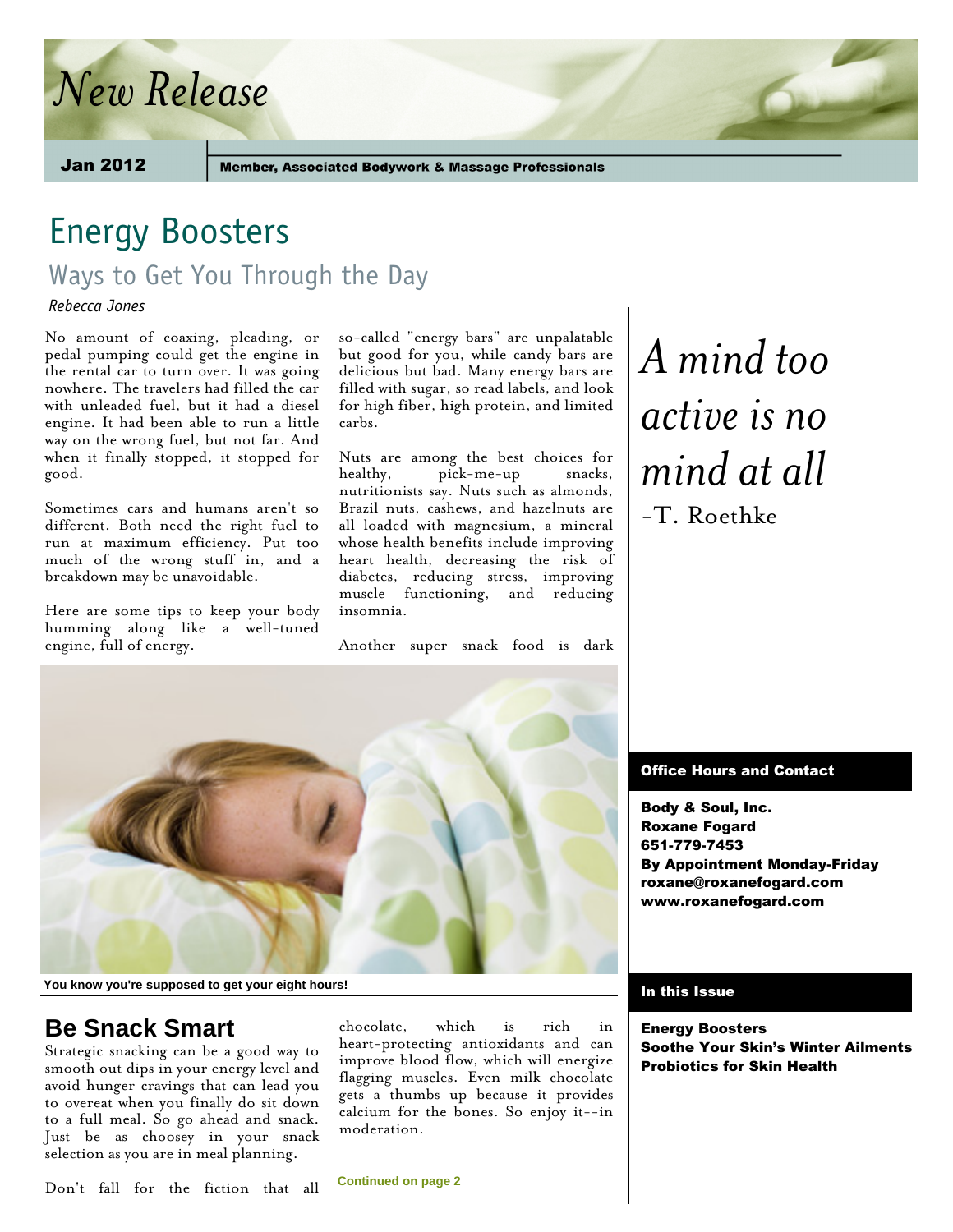**Continued from page 1**

## **Stay Hydrated**

Just because you're not thirsty does not mean you aren't dehydrated, and even slight dehydration can leave you tired and lethargic. The answer is, of course, to drink plenty of water. If the taste of plain water doesn't excite you, consider some of the flavored varieties, keeping in mind that loads of extra sugar should be avoided.

One increasingly popular healthy hydration alternative is coconut water, which studies suggest may hydrate more quickly than plain H2O and which contains more potassium and less sodium than other energy drinks.

### **Massage and More**

The inherent demands of your life may lead to muscle strains, stress, and other conditions that can affect your energy levels. One of the best strategies is to get into a regular pattern of receiving massage. If you feel the need for some quick bodywork between sessions, consider self-massage possibilities.

One option is to use a foam roller, a firm foam log that comes in varying thicknesses--think of them as comfy rolling pins. You can use your own body weight to generate direct pressure as you roll over the roller, working out muscle knots.

Aromatherapy is also a great way to get a quick energy boost, as certain scents are able to fight fatigue. Queen among them is peppermint, and other lethargy busters include eucalyptus, citrus, cardamom, and even cinnamon and black pepper.

### **Get Some Rest**

The number one myth about sleep is that you can get by on six hours a night. The truth is that the further away you deviate from getting eight hours sleep a night--and some people get too much, not too little--the greater the risk of cardiovascular disease, depression, obesity, and a host of other maladies.

Make sleep a priority. Get on a regular schedule, stick to it, and stop allotting to sleep only whatever time is left over after everything else gets accomplished. Once you've gone to bed, though, you have to actually go to sleep, and for many people that's no easy feat.

Caffeine is often the culprit. Caffeine is a great pick-me-up first thing in the morning, but it has a six- to seven-hour "half-life," meaning that half the caffeine in that cup of coffee you consumed to ward off the 3:00 p.m. doldrums will still be lingering in your bloodstream after the 10:00 p.m. news.

Another stimulant many people don't often consider is light--particularly light from a computer or television screen. Dim light from a soft reading lamp is fine, but the bright blue light of electronic devices sears itself into our minds and fools them into thinking it's still daylight outside, which makes falling asleep seem unnatural.

Heat, whether internal or external, will also disrupt sleep. The ideal room temperature for sleeping is around 65 degrees. The cool air then wicks away heat from your body, which allows you to fall asleep. Anything you do to increase your body's core temperature, like exercising or eating a big meal right before bedtime, makes it harder for your body to cool down to a comfortable sleeping temperature.

Naps are tricky luxuries. Taken wisely and in moderation, they'll restore mental alertness and fuel you through a long afternoon. But too long a nap or a poorly-timed nap will leave you feeling drained after you get up, and will make it harder to fall asleep come bedtime. Timing also matters. Grab a morning nap to boost your creativity and mental alertness or a late-afternoon nap to restore lost physical energy and boost your immune system--a nap around noon provides a little of both.

Rebecca Jones is a Denver-based freelance writer.



**Snack smart and benefit from sustained energy throughout the day.**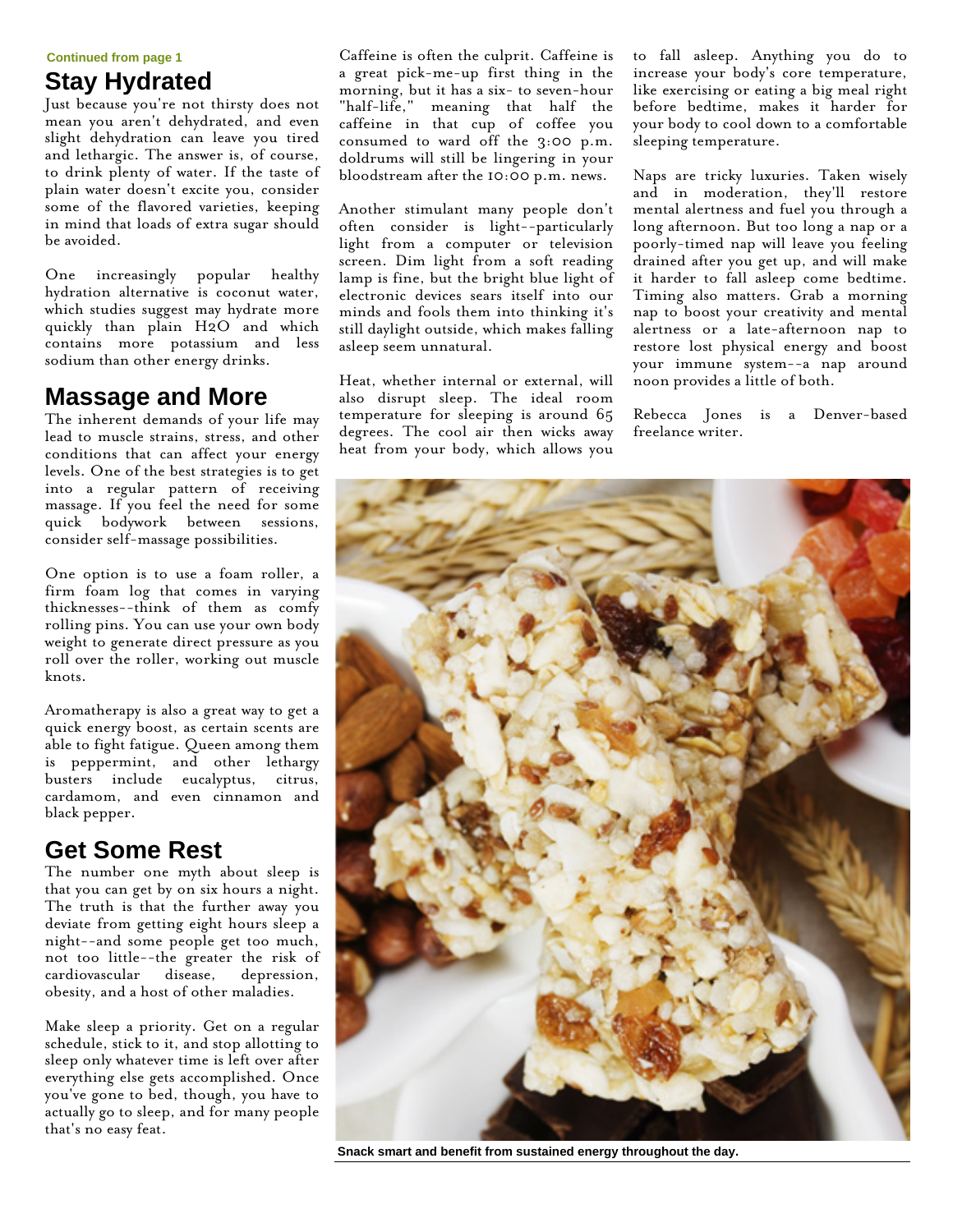# Soothe Your Skin's Winter Ailments

#### *Kayla Fioravanti*

The drying effects of winter are upon us. Here are some at-home ideas to help<br>soothe your skin through this soothe your skin through challenging season.

#### **Cleanse**

Put away your foaming gels and soaps and stock up on creamy products. Cleansing creams, lotions, and milks are great winter choices, because they don't contain the harsh, oil-stripping detergents found in most cleansing gels.

#### **Tone**

Shelve your astringents and switch to a toner. In the cold months, your skin needs to be soothed and balanced, not dried out further.

#### **Moisturize**

Choose heavier creams than you would in summer months. You can even use your heavy eye cream on your lips and face. If your skin itches, the dry air is causing the moisture in the top layer of your skin to evaporate quickly. Slather those areas with extra moisture until you feel relief, and never be afraid of using

pure oils on your skin--a bottle of jojoba or olive oil is great to have on hand.

#### **Exfoliate**

Exfoliate twice a week to remove dead skin cells and help your skin absorb the extra moisture you are using. Because central heating systems reduce the amount of sebum our skin secretes, contributing to dryness, exfoliation will free this natural regulating agent. Use a cream-based exfoliant with jojoba beads, so your body can soak up the rich oils.

#### **Hydrate**

For a simple in-home hydrotherapy treatment, start your day with a steamy shower. Just as you are finishing, switch the water to cold for about 15 seconds and then back to warm for 15 seconds. Repeat the process for two minutes.

#### **Shower and Bathe with Oils**

Did you know you can apply body oil, lotion, or cream during your shower or bath? The heat and steam help your skin to thoroughly absorb the moisture.

## Probiotics for Skin Health **Trust Your Gut on This One!**

*Shelley Burns, N.D.* 

Digestive health plays an important role in how skin appears on the surface. When digestion is not working optimally, it allows toxins to be reabsorbed in the body instead of being eliminated. The body then mounts a state of emergency as it's overwhelmed by toxins, some of them bad bacteria. These manifest directly on the surface for all the world to see, in the form of wrinkles, blotchiness, skin rashes, and acne.

This is where probiotics come into play. Probiotics contain potentially beneficial bacteria found in the digestive tract--what some call good gut bacteria. They help strengthen the digestive system but they also play an important role in skin health. Probiotics consist of

Lactobacillus acidophilus, Lactobacillus bulgaricus, and Bifidobacterium bifidum. They have anti-inflammatory, anti-pathogenic, and antiallergenic properties and can be used prophylactically and therapeutically.

There have been many studies showing benefits of probiotics to skin health. For example, there's a correlation between an imbalance of good and bad bacteria and the onset of acne. When bringing natural bacteria back into balance with a probiotic intervention, acne improves, in some studies, as much as 50 percent of the time.

There is no recommended daily intake for probiotics, but good food sources include buttermilk, kefir, miso,

tempeh, yogurt, and other fermented foods. Supplements are generally higher in potency and are used for therapeutic purposes in treating irritable bowel syndrome, Crohn's disease, colitis, and many other conditions.

While probiotics are essential for healthy skin and digestive health, there are many other appealing benefits to encourage their use, such as strengthening the immune system, replacing good bacteria after a course of antibiotics, and contributing to general health and well-being.

One note: Some probiotic supplements come from dairy sources and may not be suitable for individuals with dairy allergies or sensitivities.